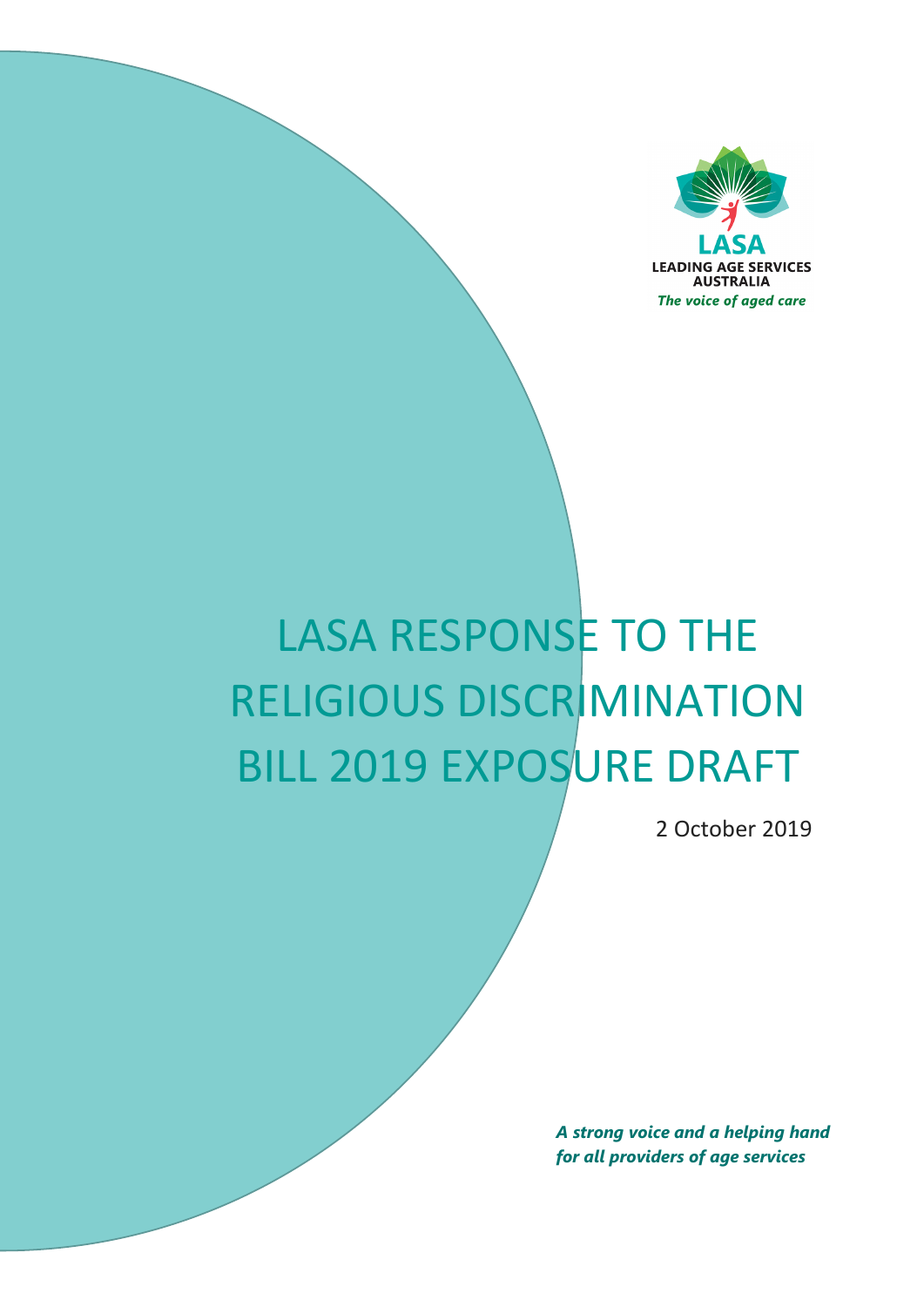# Leading Age Services Australia

Leading Age Services Australia (LASA) is a national association for all providers of age services across residential care, home care and retirement living/seniors housing. Our purpose is to enable high performing, respected and sustainable age services that support older Australians to age well by providing care, support and accommodation with quality, safety and compassion – always.

LASA's membership base is made up of organisations providing care, support and services to older Australians. Our Members include private, not-for-profit, faith-based and government operated organisations providing age services across residential aged care, home care and retirement living. 55% of our Members are not-for-profit, 37% are for-profit providers and 8% of our Members are government providers. Our diverse membership base provides LASA with the ability to speak with credibility and authority on issues of importance to older Australians and the age services industry.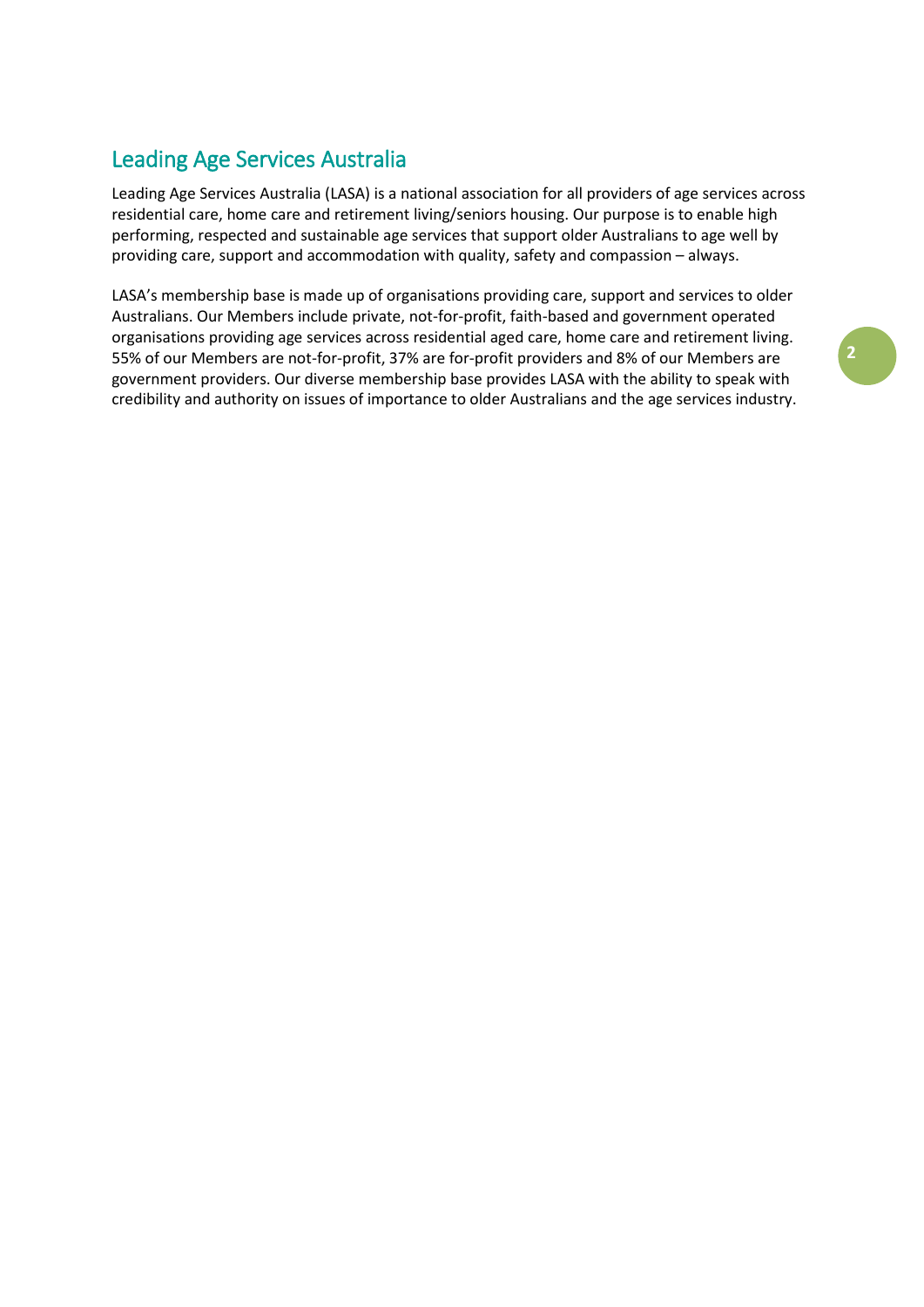LASA believes the proposed religious discrimination legislation (if passed) may have a significant impact upon aged care providers in terms of employment and the provision of services and accommodation, including:

- a. when forming partnerships;
- b. when employing people, managing people and/or terminating the employment of people;
- c. communications made by the organisation and/or staff within and outside their terms of employment;
- d. enabling healthcare practitioners and personal care workers to conscientiously object to engaging certain activities; and
- e. providing accommodation and services to people.

As an organistion with a diverse membership base (where different providers may have different views on some issues), the intention of this submission is not to set out an industry position in response to the draft *Religious Discrimination Bill 2019 Exposure Draft*. To respect the different viewpoints, LASA consulted with its members and affiliates to identify issues and their key concerns with regard to the proposed Bill, which are summarised below. The purpose of LASA making this submission is to ensure that Government is fully informed regarding any areas of confusion or contention.

### Purpose of the Bill

LASA Members were generally supportive of the intent of the Bill which is to prohibit direct and indirect discrimination on the basis of religious belief or activity in the following areas of public (as compared to private) life: employment; partnerships; education; access to premises; goods, services and facilities; accommodation (in premises for more than three persons); land; and sport and clubs.

However, questions have been asked regarding what impact the proposed Bill will have on existing faith-based providers practicing "positive discrimination" such as in favouring the admission of elders of the same religion/cultural background first or choosing to hire a person from the same religion/cultural background because they believe the person to have a "lived experience" that is beneficial for them in undertaking their role at the premises. Providers may have an organisational constitution that stipulates that to become a paid member of an incorporated association, the person must be of the same religion/culture background.

Additionally, it was noted that a religious culturally and linguistically diverse (CALD) service provider has a number of challenges which include:

- a. provide care in a culturally appropriate environment;
- b. meet the linguistic needs of residents who do not speak fluent English or have reverted back to their mother tongue; and
- c. The Charter of Aged Care Rights includes under No 3 "have my identity, culture and diversity valued and supported" and also under No 7 "have control over and make choices about my care, and personal and social life..."

Consequently, the religious aged care provider has to merge religious and commercial objectives and cannot separate one from the other as the Bill would like to achieve. The merging is required to offer a sustainable aged care service as it provides for the needs of the ageing person whilst ensuring that the obligations under The Charter of Aged Care Rights and The Aged Care Act are met.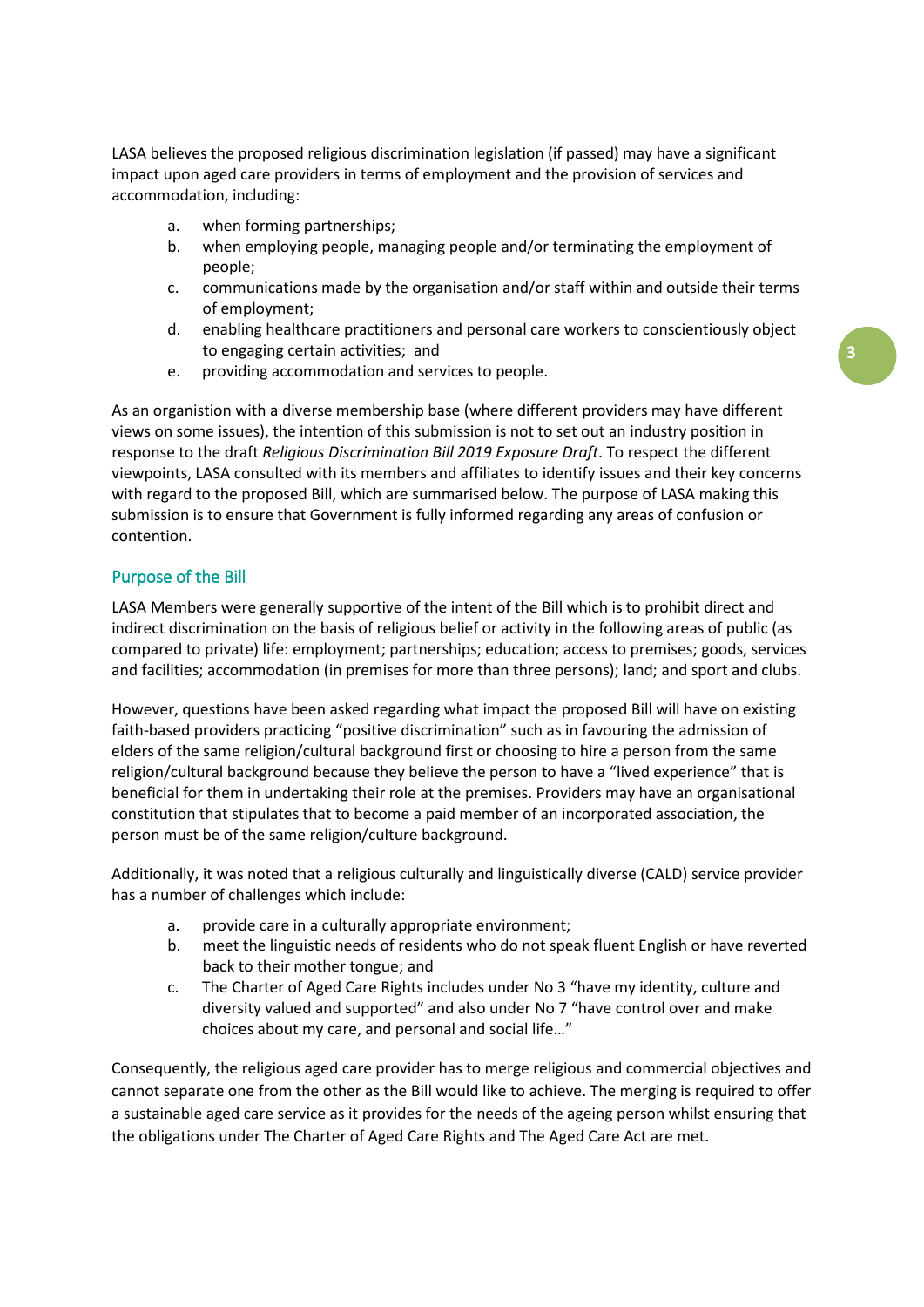# Religious belief or activity

Whilst laws protecting against discrimination are prima facie beneficial to a harmonious Australian community, one of the main issues with the draft legislation is the uncertainty over what constitutes a "religious belief" and how radical (and therefore disruptive) that belief could be.

"Religious belief or activity" is defined as holding a religious belief or engaging in lawful religious activity, not holding a religious belief or not engaging in, or refusing to engage in, lawful religious activity.

The explanatory memorandum to the bill states that the concept of religious belief is not defined for the purposes of this Act.

Religious belief is intended to include beliefs associated with major faith traditions (such as Buddhism, Christianity, Hinduism, Islam, Judaism, or Indigenous spirituality) in addition to the beliefs of smaller and emerging faith traditions. The term religious belief is intended to capture genuine religious beliefs. It is not intended to capture, for the purposes of the Bill, beliefs caused by mental illness or which are motivated by criminal intent.

While some Members have indicated support for consumer choice to choose how care is provided and by whom based on religious belief (noting peoples' ability to express their thoughts and feelings without the need to self-sensor when expressing oneself, would manifest in a better quality of care), others have raised concern that, considering a significant amount of aged care provision is undertaken by faith-based providers, these faith-based aged providers might use the legislation to limit their own employment practice (including ability to dismiss staff who practice their faith at work), and/or refuse service to the LGBTIQ elders. The state of the state of the state of the state of the sta

For example, many faith groups have refused to acknowledge same-sex marriage within their religious institutions despite these marriages being legal. Therefore a situation could arise where same-sex married elderly couples are excluded from their facility when they would accept heterosexual couples. This could have even more severe consequences for people seeking care in more rural and remote areas where the only provider in the community might be a faith-based organisation.

# Prohibition of discrimination

LASA notes that the bill prohibits discrimination largely on the same terms as existing discrimination laws, but adds the "religious belief or activity" ground, making it unlawful not to provide accommodation or services or terminate a person's employment on the basis of them being Catholic or Muslim or Jewish

The proposed Bill says that, a person discriminates against another person on the ground of the other person's religious belief or activity if a person:

- a. directly discriminates (by way of how they treat that person) on the basis of their religious belief (section 7); or
- b. indirectly imposes, or proposes to impose, a condition or requirement of practice and that condition or requirement of practice has the effect of disadvantaging the person on the basis of their religious belief and that condition is not reasonable.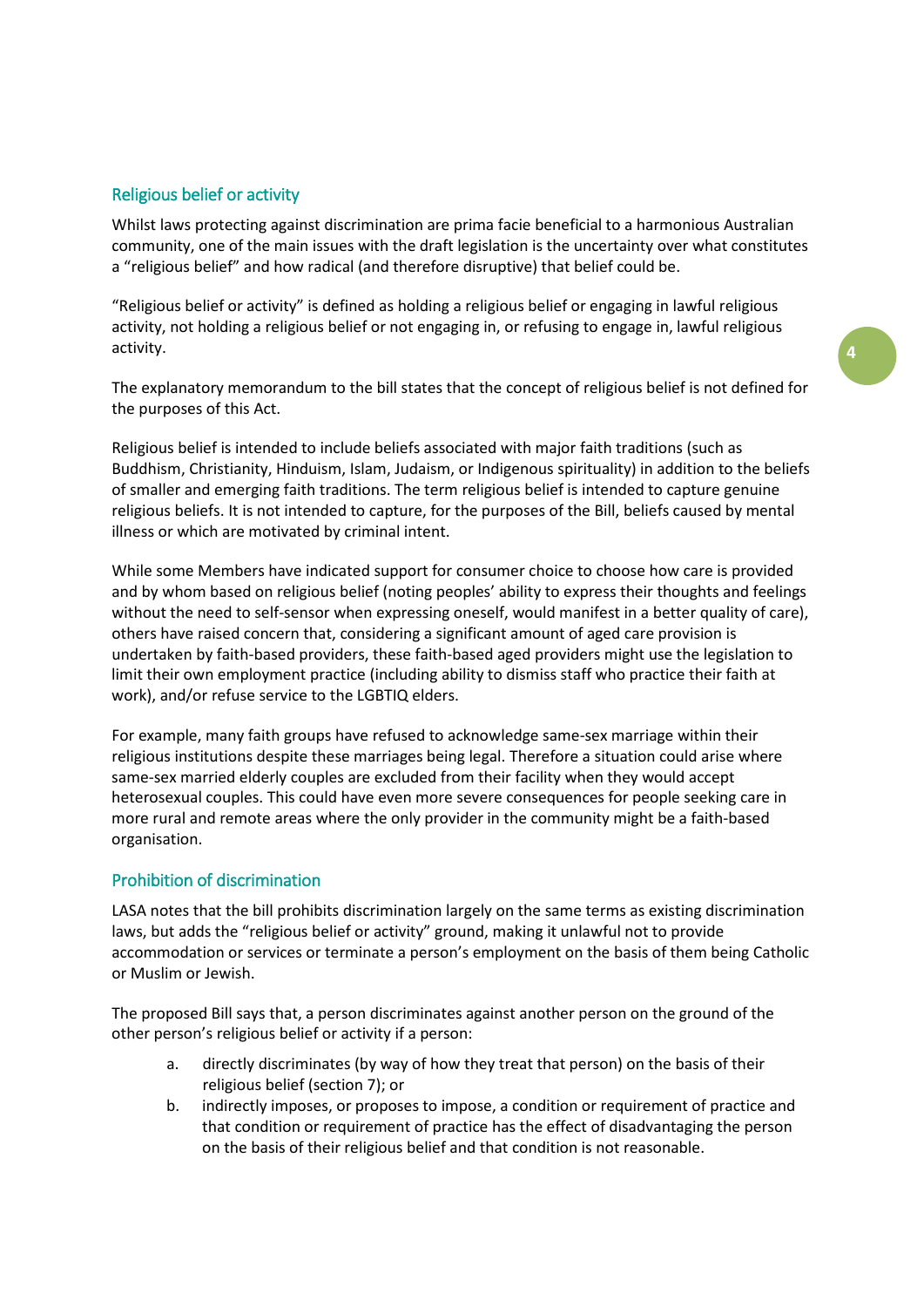However, whether or not something is reasonable depends upon the nature and extent of the disadvantage, the feasibility of overcoming or mitigating the disadvantage, whether the disadvantage is proportionate to the result and if the condition, requirement or practice is an employer conduct rule.

Some Members have raised concern that the explanatory statement to the Bill states that an example of such a condition, requirement or practice could be a condition of employment that all employees are to attend meetings every Friday afternoon. This would disadvantage Jewish employees who leave early on Fridays to observe the Sabbath or Muslim employees who attend Friday prayer.

For example, a requirement that all employees involved in food preparation wear certain clothing for food safety purposes may disadvantage persons who wear religious dress.

This is likely to be reasonable if it is necessary to satisfy food safety requirements. However, if the dress code prohibited employees from wearing any form of religious dress that was not related to food safety requirements, or prohibited them from wearing religious dress at all times while in the workplace, this could disproportionately limit the ability of employees to engage in their religious activity, and therefore could be unreasonable.

Another concern is that if you have two or more reasons, one being on the basis of a person's religious belief or activity (whether or not it is the dominant or substantial reason), the conduct is taken to be engaged for the religious belief or activity.

#### Making statements of belief

Perhaps the most controversial element of the Bill is that the legislation protects people "from making a statement of belief" (section 41).

This provision only applies, though, to employers with annual revenue of at least \$50 million, which would be many health and aged care providers - refer to section 8(3) and the definition of 'relevant employer' in section 5(1).

Section 17(1) of the Tasmanian Anti-Discrimination Act prohibits people from offending, humiliating, intimidating, insulting or ridiculing others on the basis of attributes such as disability, sex, sexual orientation and gender identity.

Section 41 of the Religious Discrimination Bill states that "a statement of belief does not contravene section 17(1)" of the Tasmanian Act unless it is malicious or is likely to harass, vilify or incite hatred or violence against a person or group of persons.

It also provides that a statement of belief does not constitute discrimination for the purposes of any discrimination law in Australia – whether at federal, state or territory level.

Some Members were concerned that this would mean statements based on religious belief that offend, humiliate, insult or intimidate women, LGBTIQ+ people or persons with disabilities would be lawful, regardless of what state laws provide unless they meet the high threshold of harassment, vilification or incitement of hatred.

Additionally, under the provisions outlined in the Bill, large scale organisations would have to prove "unjustifiable financial hardship" to put in place a restriction on someone that curbed their freedom